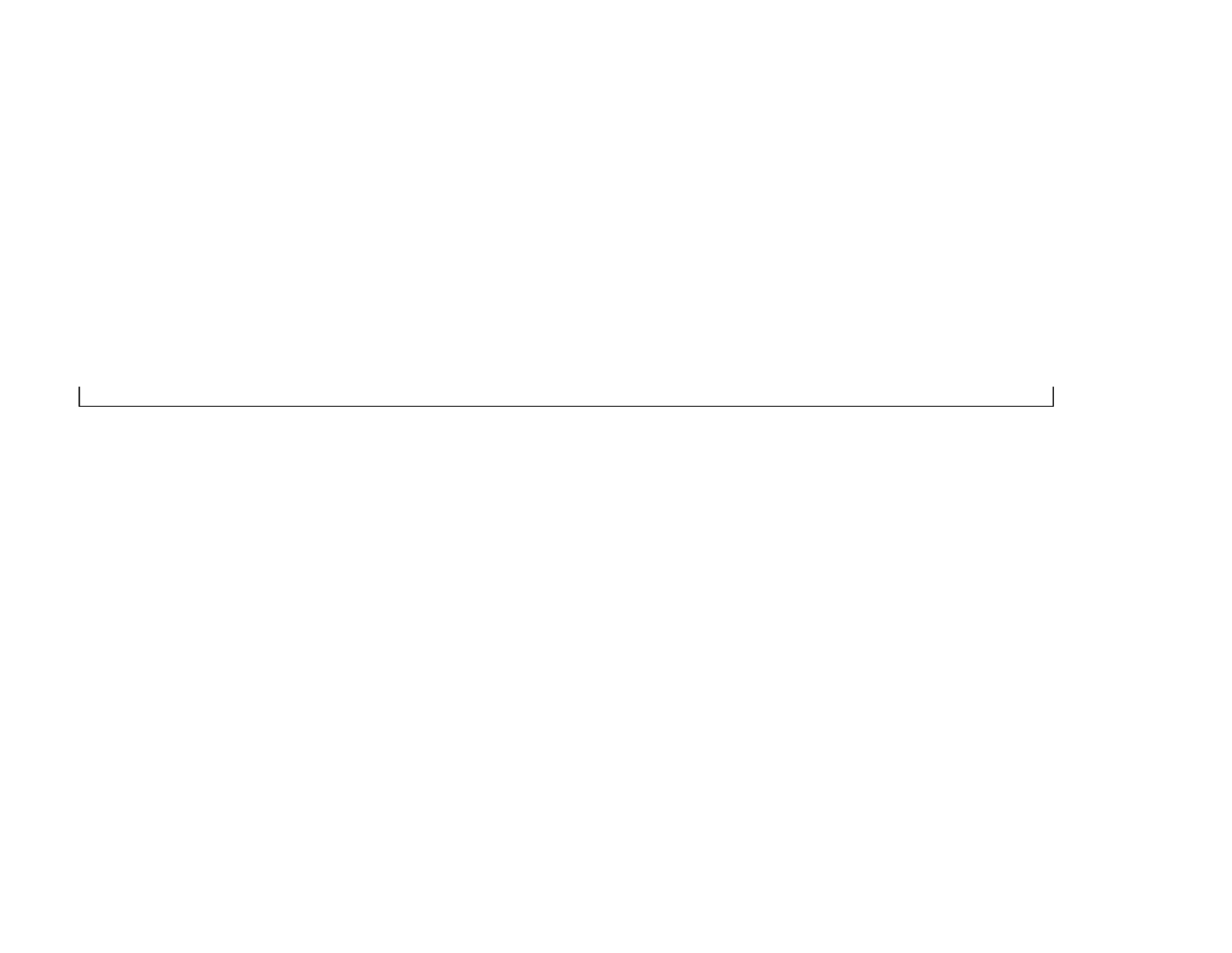|  | 33407<br>2כככו 4′ | .<br>. YADAV<br>ANAR | <b>CTNC</b> | <b>JAB</b> | 4200<br>+∠∪∪ | 14.01.89 | 9.03.96<br>10. | RTD-31.07.2 |
|--|-------------------|----------------------|-------------|------------|--------------|----------|----------------|-------------|
|  |                   |                      |             |            |              |          |                |             |